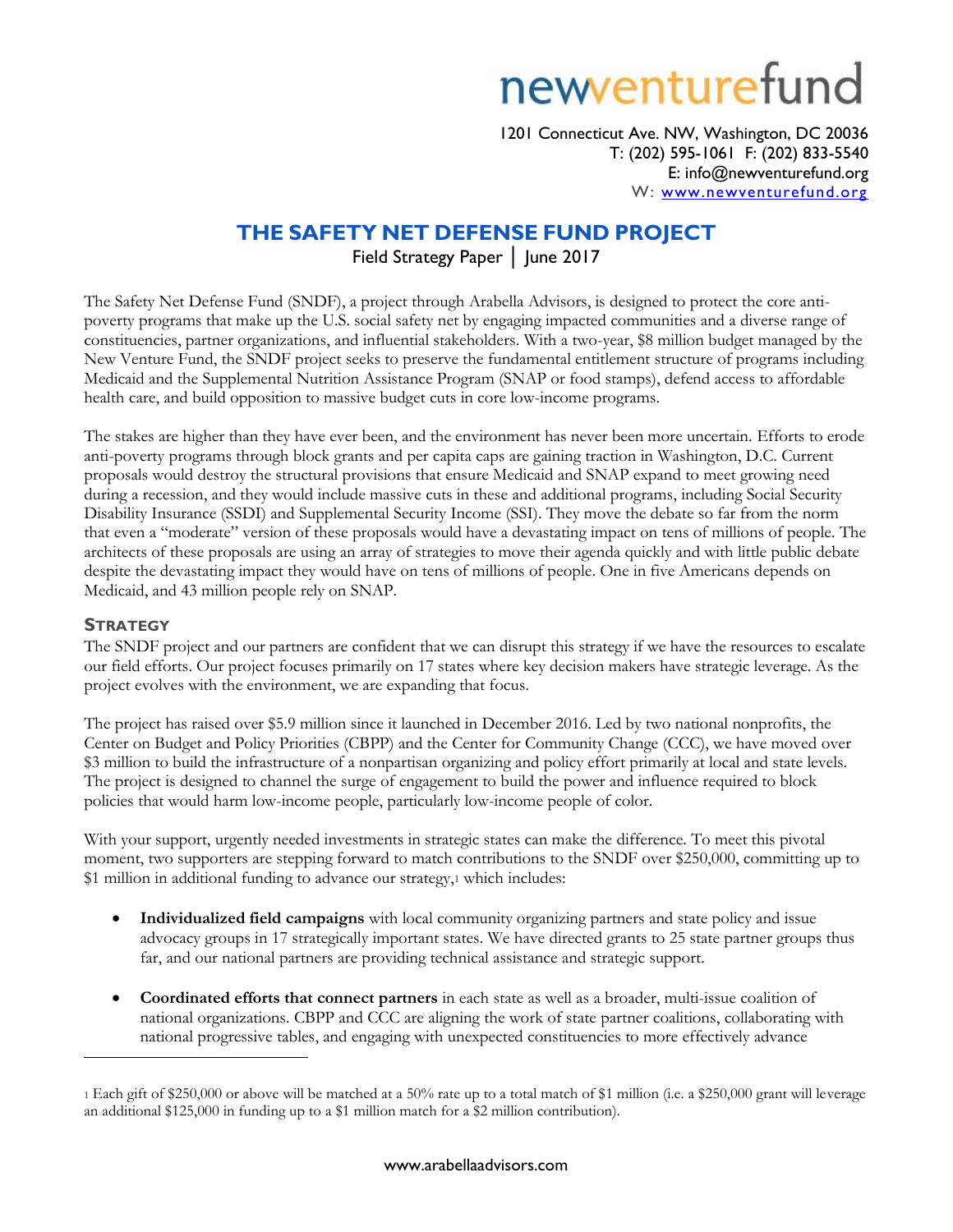common objectives. We are directly engaging white working class people and rural communities in states like West Virginia and Montana, and we are collaborating with national allies to connect the field strategy with a coordinated national effort. We are working closely with Community Catalyst, Georgetown Center for Children and Families, Families USA, HCAN Education Fund, and Protect Our Care on Medicaid, and the Food Research & Action Center and Feeding America on SNAP.

- **National and state messaging strategies** to amplify our field efforts. We are engaging in cross-channel amplification that draws national awareness to state and local stories and builds a digital network of advocates for anti-poverty programs, partnering with groups like the Center for American Progress to collect and share stories. Working with Spitfire Strategies and Berlin Rosen, we have:
	- o Placed 15 op-eds authored by grassroots leaders who shared their stories of the effect of cuts to Medicaid on their lives.
	- o Developed communications content for the field, including toolkits for engagement, earned media materials such as press releases and advisories for events, and training for grassroots groups. Spitfire Strategies has engaged in rapid response around breaking news—notably drawing coverage of a reporter's arrest after asking Sec. Tom Price a question at our event in West Virginia—and supported the field with multiple customized digital share graphics.
	- o Amplified our campaigns in regional broadcast outlets around the country. We worked with Berlin Rosen to target 12 regional media markets for direct broadcast pitches around the Trump budget proposal on SNAP, for example. These efforts resulted in 76 stories the 5 days following the release of the Trump Administration's budget.

#### **UNIQUE APPROACH**

Our strategy is unique among groups with similar goals. The SNDF project:

- **Mounts tailored, multi-faceted campaigns** in strategic states to mobilize beneficiaries of social programs in partnership with community-based organizations, as well as the groups and consultants who are best calibrated to move key policymakers.
- **Aligns the demands of an unexpected and diverse coalition**. The SNDF project bridges the state and national, influencing state-level decision makers to move issues at the national level, and it defies conventional wisdom by connecting impacted people across race and geography.
- **Combines the power of story with the hard data** of economic and policy analysis to drive public opinion. The SNDF project leverages the national perspective of our partners to shape the narrative with a multiplatform communications campaign that will both mobilize our base and inform the commentary around anti-poverty issues.

#### **URGENT INVESTMENT NEEDS**

The SNDF project has committed resources to 17 states, and rapidly changing political conditions require both deeper and wider investments. The nebulous threats to anti-poverty programs are now definite, destructive proposals. We are putting everything into this moment. We need resources to nimbly support field efforts so that our partners have the flexibility to respond to ever-changing shifts in terrain. With an additional \$1.5 million, CBPP and CCC will:

- **Escalate field strategies in our 17 target states and intensify efforts around SNAP.** The FY18 budget proposal includes changes to SNAP that will weaken its structure, as well as deep cuts in funding for the program. We must accelerate our timeline for SNAP defense, quickly moving resources to agriculture states and supporting efforts to ensure voices of directly impacted communities reach the halls and in-district offices of Senators in Michigan, Kansas, and Iowa, whose votes will be necessary to prevent the Trump administration from realizing its austerity goals.
- **Expand the landscape of strategic states to include moderate House Republicans.** The AHCA debate in the House revealed deep divisions among Republicans, including a more moderate group, who believed that the Senate would soften some of the worst provisions in the bill. We will direct intense pressure on

# newenturefund | 2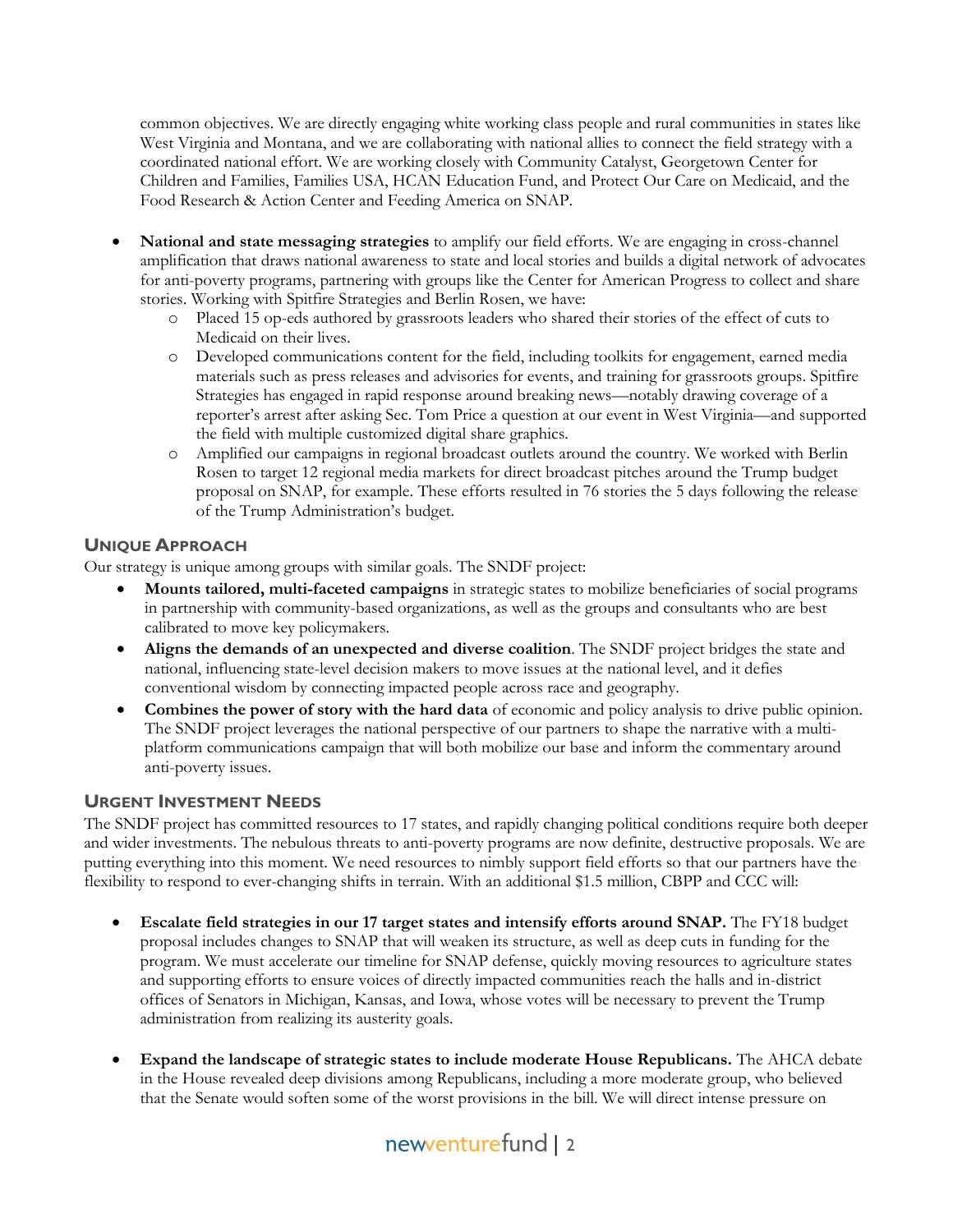selected House Republicans, initially focused on representatives in states such as Colorado, Michigan, New Jersey, New York, Ohio, and Pennsylvania, with the possibility of additional states to be added soon.

- **Reshape the strategic terrain of the debate**. We will engage white working class and rural voters in one to two key states, lift up examples of dissent, and prepare this constituency to directly confront their elected officials. By publicly demonstrating this constituency's support for anti-poverty programs, we will challenge the prevailing narrative about this group and the political calculus of their representatives. We will specifically seek to lift up the stories of persuadable voters who supported President Obama in 2012 and Mr. Trump in 2016 using a model of these voters that has been created by outside partners. States under consideration include Colorado, Indiana, Nevada, Ohio, and West Virginia.
- **Raise the intensity of the national narrative** by organizing impacted constituents in non-targeted states that can attract major media markets. This strategy will help strengthen the resolve of Democratic leadership, focus attention on Republican leadership, and bring a moral voice to the fight.

These strategies require funding for field partners, strategic support and technical assistance from CBPP and CCC, and coordinated messaging and media placement strategies in partnership with Spitfire Strategies and Berlin Rosen.

Amidst the tumult in Washington, D.C., efforts to destroy the structure of the safety net are advancing. In this pivotal period, your support of the Safety Net Defense Fund project can protect the lives and economic security of tens of millions of Americans. Please contact Scott Nielsen, Managing Director of Policy at Arabella Advisors  $(SNielsen@arabellaadvisors.com)$  or you may donate directly by check or wire using the details below:

**Check Instructions** Payable to: "New Venture Fund" Memo Line: "Safety Net Defense Fund"

Mail to: New Venture Fund 1201 Connecticut Ave. NW, Suite 300 Washington, DC 20036

#### **ACH and Wire Instructions**

Acct Name: New Venture Fund Acct #874-430007-7 ABA/Routing #065000090 Transaction Description: "Safety Net Defense Fund"

SWIFT Code: HIBKUS44 Bank Name: Capital One Bank Bank Address: 926 15th ST NW, Washington, DC 20005

Note – as of June 1, 2016, if payment is being sent in Euros, use SWIFT Code DEUTDEFF for the intermediary bank.

If wiring funds, please alert your project contact or NVF representative so we know how to process your incoming wire. An email noting the amount transferred and the project for which the funds are designated is sufficient.

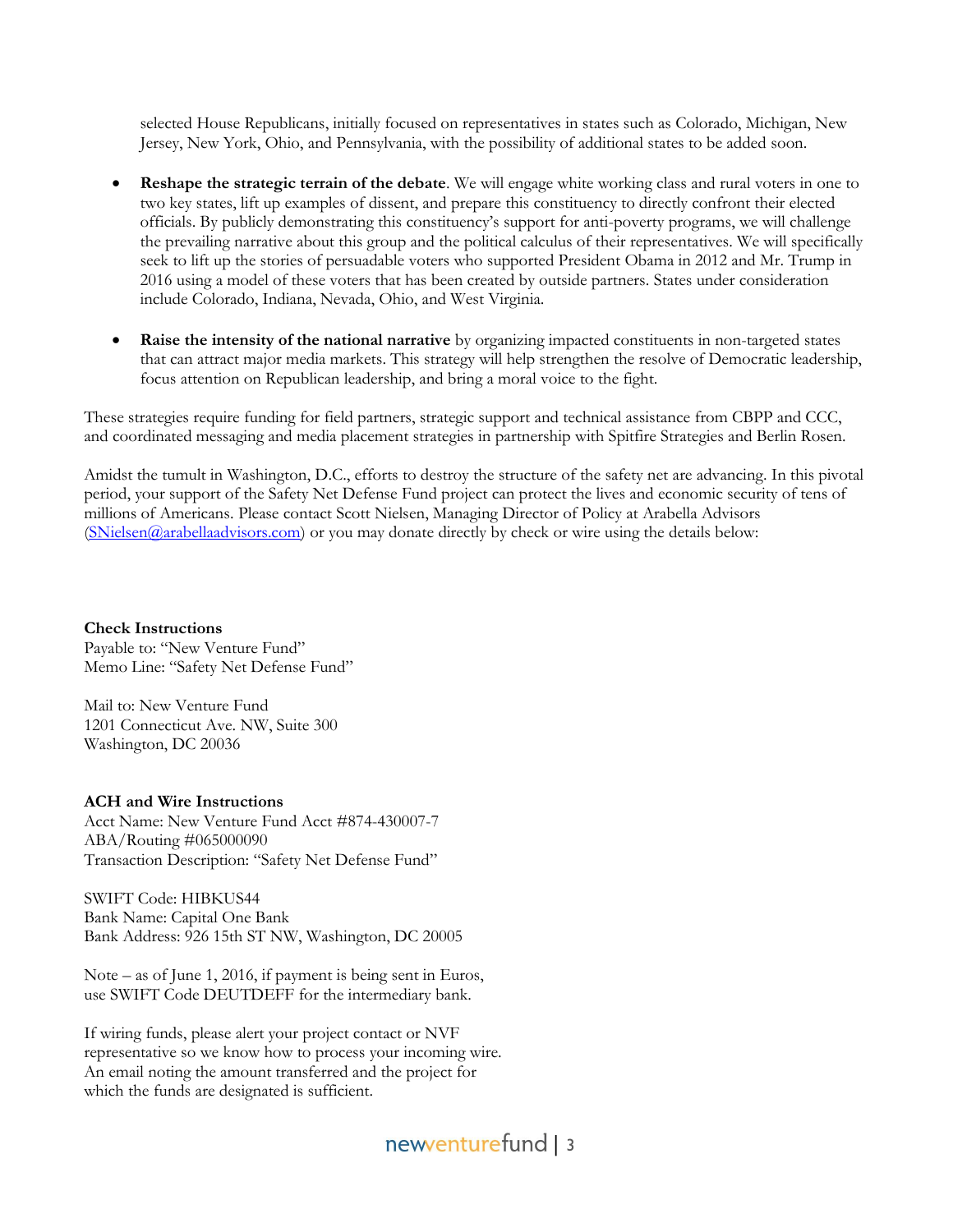## **APPENDIX A: CASE EXAMPLES**

#### **NORTH DAKOTA**

#### The Players

- The SNDF project engaged stakeholder groups to form a Medicaid-focused collaborative table that includes Family Voices North Dakota, the Evangelical Lutheran Church of America, Lutheran Social Services, North Dakota United, Sacred Pipe Resource Center, North Dakota Medical Association, North Dakota Hospital Association, Rural Electric Co-op, North Dakota Farmer's Union, North Dakota Economic Security, Community Health Association of the Dakotas, and Prosperity Alliance. A well-connected and highly respected local organizer, Ryan Taylor, is coordinating the table.
- The Great Plains Food Bank is leading the SNAP strategy and will be engaging many of the partners mentioned above.

#### The Strategy

CBPP and CCC are raising the intensity around SNAP protection while continuing to push back against cuts and structural changes to Medicaid through:

- A series of storytelling trainings for grassroots leaders who are impacted by both Medicaid and SNAP and a state-wide tour to collect stories from SNAP recipients.
- A Letter to the Editor authored by North Dakota House Members on the impact of shifting a percentage of SNAP costs to the state, which North Dakota could not absorb.
- Ongoing conversations with the Senate delegation in Washington, including meetings in coordination with stakeholders such as Bread for the World.
- A sign-on letter from a diverse set of voices urging their Senators to reject any proposal that shifts costs to states and abandons the national commitment to funding SNAP.

#### Initial Results

CCC and CBPP developed a complementary strategy with a highly effective grassroots/grasstops approach in North Dakota that has led to:

- Engagement with both North Dakota Senators and public statements by Senator Heitkamp that frame health and nutrition as a crucial piece of building healthy families.
- Local coverage in the Bismarck Tribune; My ND Now TV stations, which focus on healthcare; the local CBS affiliate; the Pierce County Tribune; and Prairie Public News, the local NPR affiliate.

#### **WEST VIRGINIA**

#### The Players

CCC, CBPP, and Community Catalyst are collaborating with partner groups on specific angles of a coordinated strategy and as part of a state-based coalition:

- CCC is working with West Virginia Healthy Kids & Family Coalition to increase grassroots engagement on Medicaid and SNAP defense.
- CBPP is working with West Virginia Budget & Policy Center to lead the SNAP defense efforts in the state and provide the analytical firepower for Community Catalyst and its partner, West Virginians for Affordable Health Care, to lead the Medicaid defense.

#### The Strategy

In West Virginia, the political narrative centers on white working class and rural communities. The national focus on this constituency means that a shift in their support in one state and a public outcry in defense of anti-poverty programs could have an outsized impact on the debate. We are working to galvanize and draw press attention to this

# newenturefund | 4